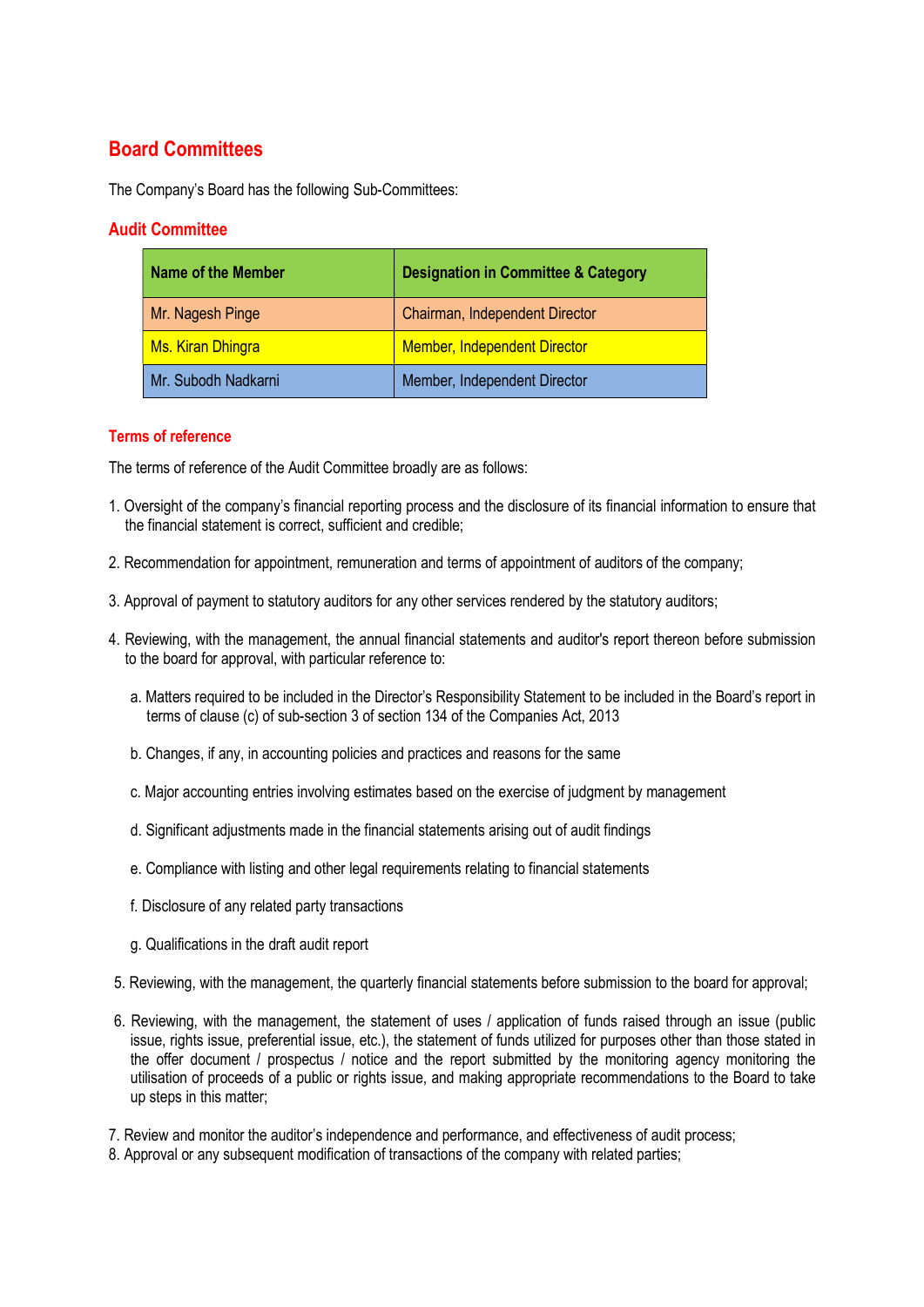- 9. Scrutiny of inter-corporate loans and investments;
- 10.Valuation of undertakings or assets of the company, wherever it is necessary;
- 11.Evaluation of internal financial controls and risk management systems;
- 12.Reviewing, with the management, performance of statutory and internal auditors, adequacy of the internal control systems;
- 13.Reviewing the adequacy of internal audit function, if any, including the structure of the internal audit department, staffing and seniority of the official heading the department, reporting structure coverage and frequency of internal audit;
- 14.Discussion with internal auditors of any significant findings and follow up there on;
- 15.Reviewing the findings of any internal investigations by the internal auditors into matters where there is suspected fraud or irregularity or a failure of internal control systems of a material nature and reporting the matter to the board;
- 16.Discussion with statutory auditors before the audit commences, about the nature and scope of audit as well as post-audit discussion to ascertain any area of concern;
- 17.To look into the reasons for substantial defaults in the payment to the depositors, debenture holders, shareholders (in case of non-payment of declared dividends) and creditors;
- 18.To review the functioning of the Whistle Blower mechanism;
- 19.Approval of appointment of CFO (i.e., the whole-time Finance Director or any other person heading the finance function or discharging that function) after assessing the qualifications, experience and background, etc. of the candidate;
- 20.Carrying out any other function as is mentioned in the terms of reference of the Audit Committee.

The Audit Committee mandatorily reviews the following information:

- 1. Management discussion and analysis of financial condition and results of operations;
- 2. Statement of significant related party transactions (as defined by the audit committee), submitted by management;
- 3. Management letters / letters of internal control weaknesses issued by the statutory auditors;
- 4. Internal audit reports relating to internal control weaknesses; and
- 5. The appointment, removal and terms of remuneration of the internal auditor shall be subject to review by the Audit Committee

| Name of the Member  | <b>Designation in Committee &amp; Category</b> |
|---------------------|------------------------------------------------|
| Ms. Kiran Dhingra   | Chairperson, Independent Director              |
| Mr. Shrinivas Dempo | <b>Member, Non-Executive Director</b>          |
| Mr. Subodh Nadkarni | Member, Independent Director                   |

#### Nomination and Remuneration Committee